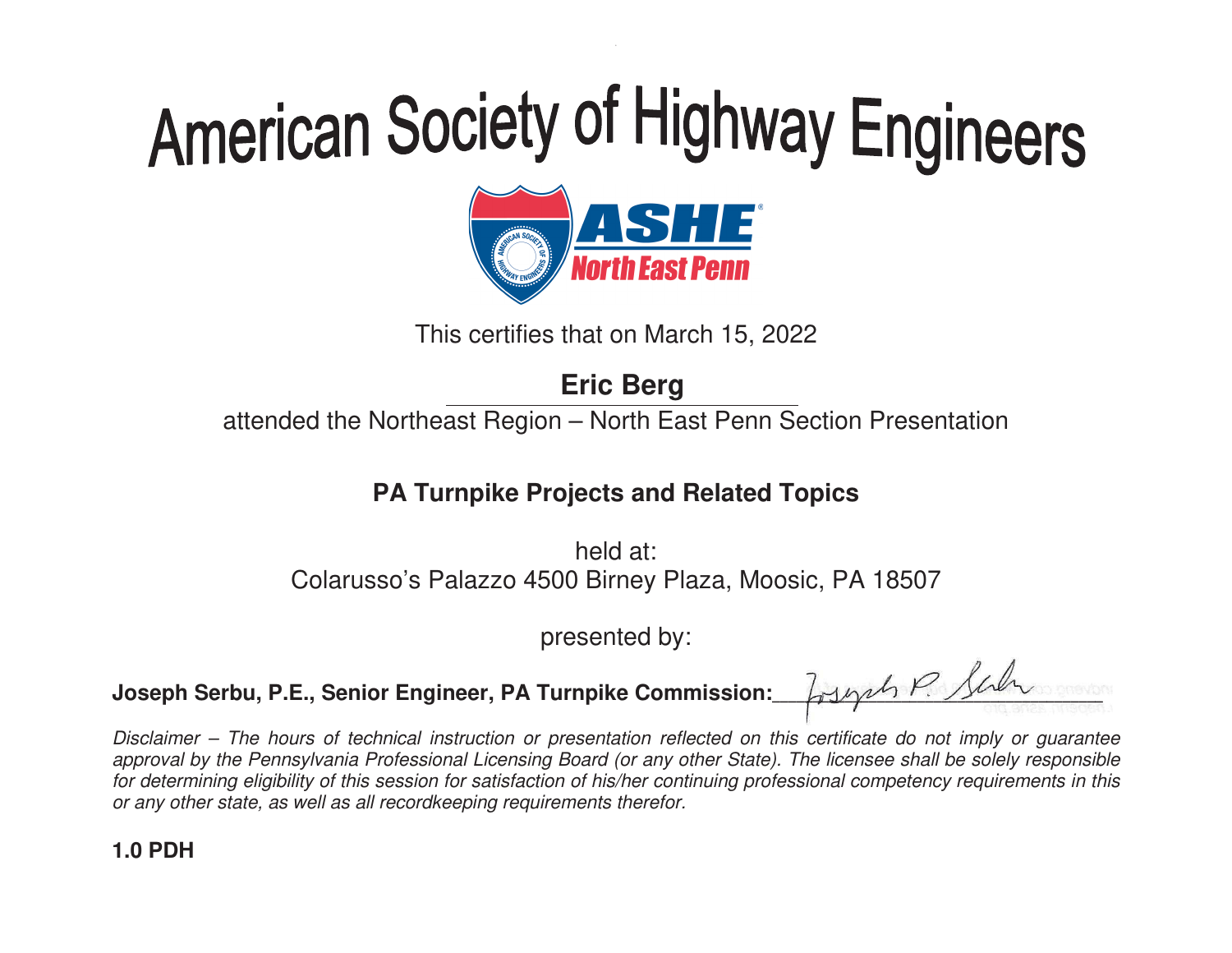

This certifies that on March 15, 2022

### **Robert Bochicchio**

attended the Northeast Region – North East Penn Section Presentation

### **PA Turnpike Projects and Related Topics**

held at: Colarusso's Palazzo 4500 Birney Plaza, Moosic, PA 18507

presented by:

Joseph Serbu, P.E., Senior Engineer, PA Turnpike Commission:

Losynt P. Sur - $\overline{\phantom{a}}$ -----à, -

Disclaimer – The hours of technical instruction or presentation reflected on this certificate do not imply or guarantee approval by the Pennsylvania Professional Licensing Board (or any other State). The licensee shall be solely responsible for determining eligibility of this session for satisfaction of his/her continuing professional competency requirements in this or any other state, as well as all recordkeeping requirements therefor.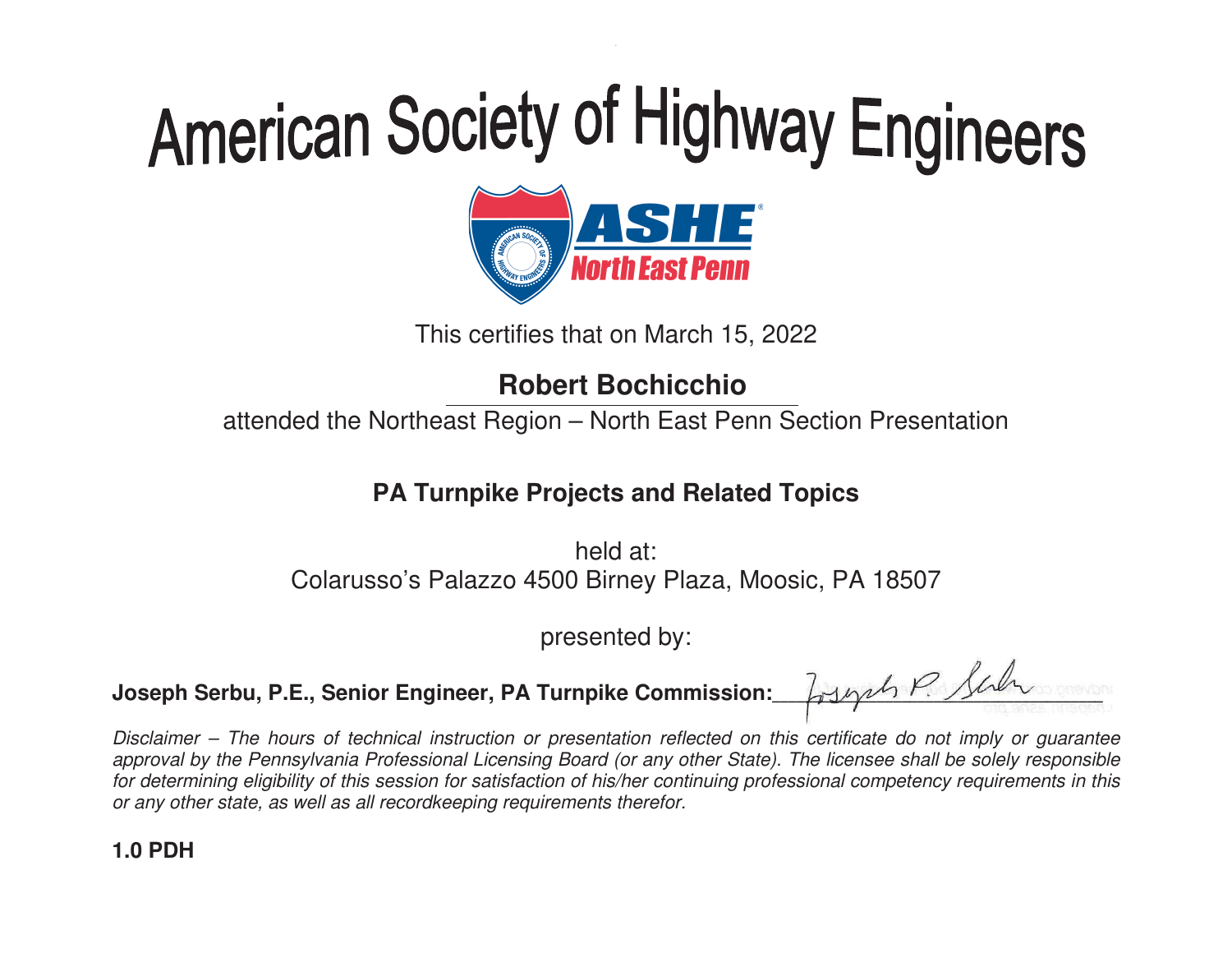

This certifies that on March 15, 2022

## **James Brady, Jr.**

attended the Northeast Region – North East Penn Section Presentation

### **PA Turnpike Projects and Related Topics**

held at: Colarusso's Palazzo 4500 Birney Plaza, Moosic, PA 18507

presented by:

Joseph Serbu, P.E., Senior Engineer, PA Turnpike Commission:

Losynt P. Sur - $\overline{\phantom{a}}$ -----à, -

Disclaimer – The hours of technical instruction or presentation reflected on this certificate do not imply or guarantee approval by the Pennsylvania Professional Licensing Board (or any other State). The licensee shall be solely responsible for determining eligibility of this session for satisfaction of his/her continuing professional competency requirements in this or any other state, as well as all recordkeeping requirements therefor.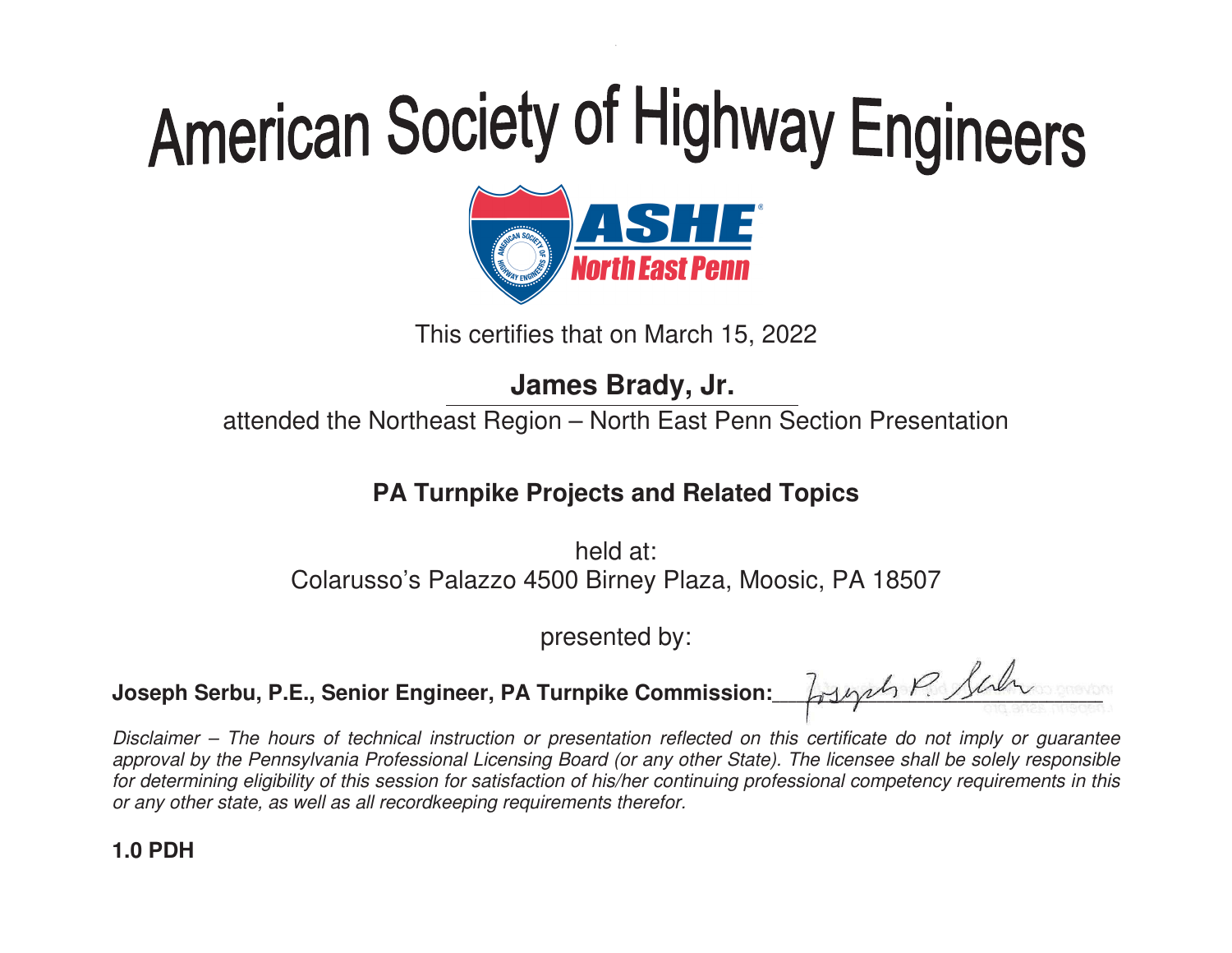

This certifies that on March 15, 2022

## **Jeremy Crawford**

attended the Northeast Region – North East Penn Section Presentation

### **PA Turnpike Projects and Related Topics**

held at: Colarusso's Palazzo 4500 Birney Plaza, Moosic, PA 18507

presented by:

Joseph Serbu, P.E., Senior Engineer, PA Turnpike Commission:

Losynt P. Sur - $\overline{\phantom{a}}$ -----à, -

Disclaimer – The hours of technical instruction or presentation reflected on this certificate do not imply or guarantee approval by the Pennsylvania Professional Licensing Board (or any other State). The licensee shall be solely responsible for determining eligibility of this session for satisfaction of his/her continuing professional competency requirements in this or any other state, as well as all recordkeeping requirements therefor.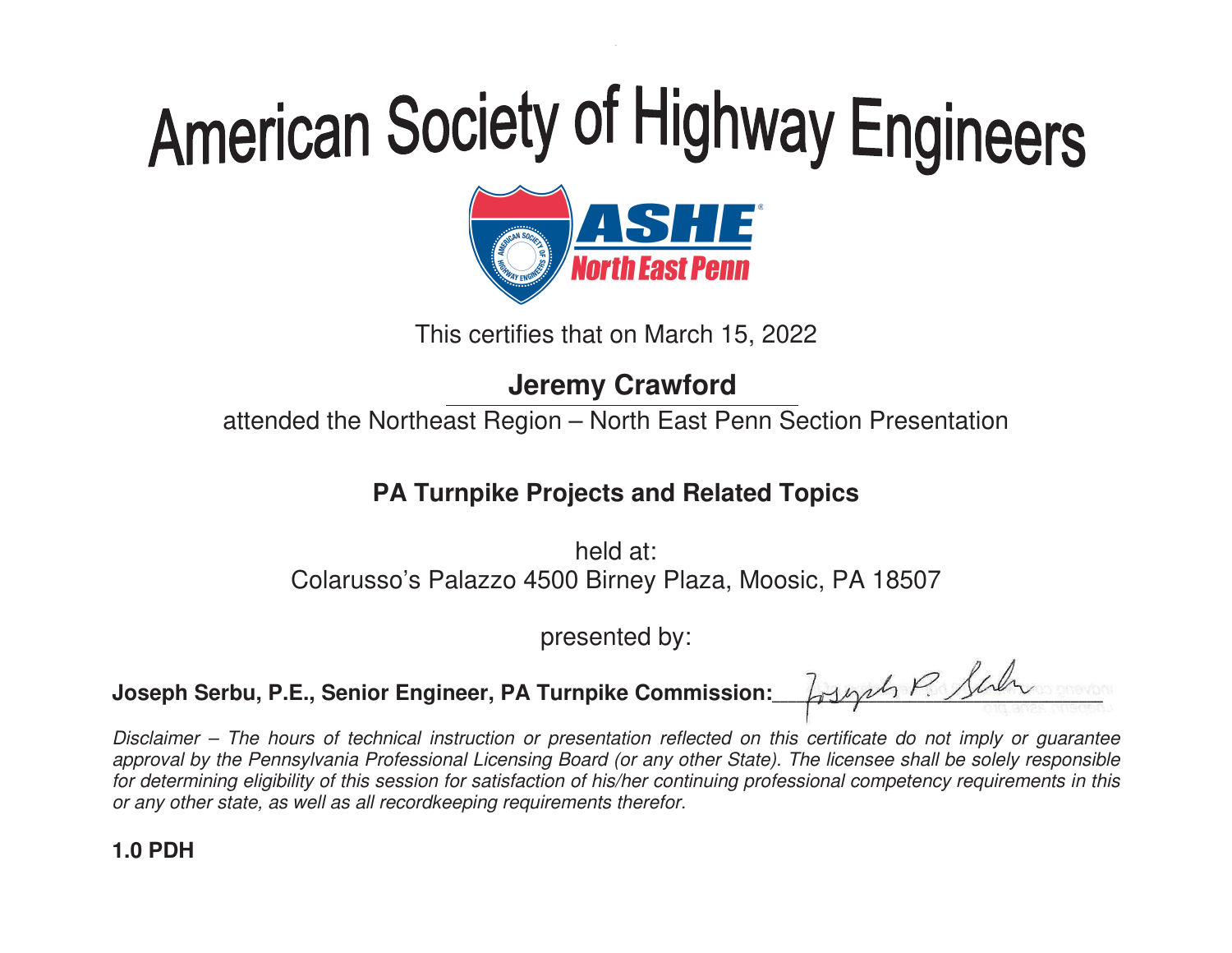

This certifies that on March 15, 2022

## **Eric Dudkowski**

attended the Northeast Region – North East Penn Section Presentation

### **PA Turnpike Projects and Related Topics**

held at: Colarusso's Palazzo 4500 Birney Plaza, Moosic, PA 18507

presented by:

Joseph Serbu, P.E., Senior Engineer, PA Turnpike Commission:

Losynt P. Sur - $\overline{\phantom{a}}$ -----à, -

Disclaimer – The hours of technical instruction or presentation reflected on this certificate do not imply or guarantee approval by the Pennsylvania Professional Licensing Board (or any other State). The licensee shall be solely responsible for determining eligibility of this session for satisfaction of his/her continuing professional competency requirements in this or any other state, as well as all recordkeeping requirements therefor.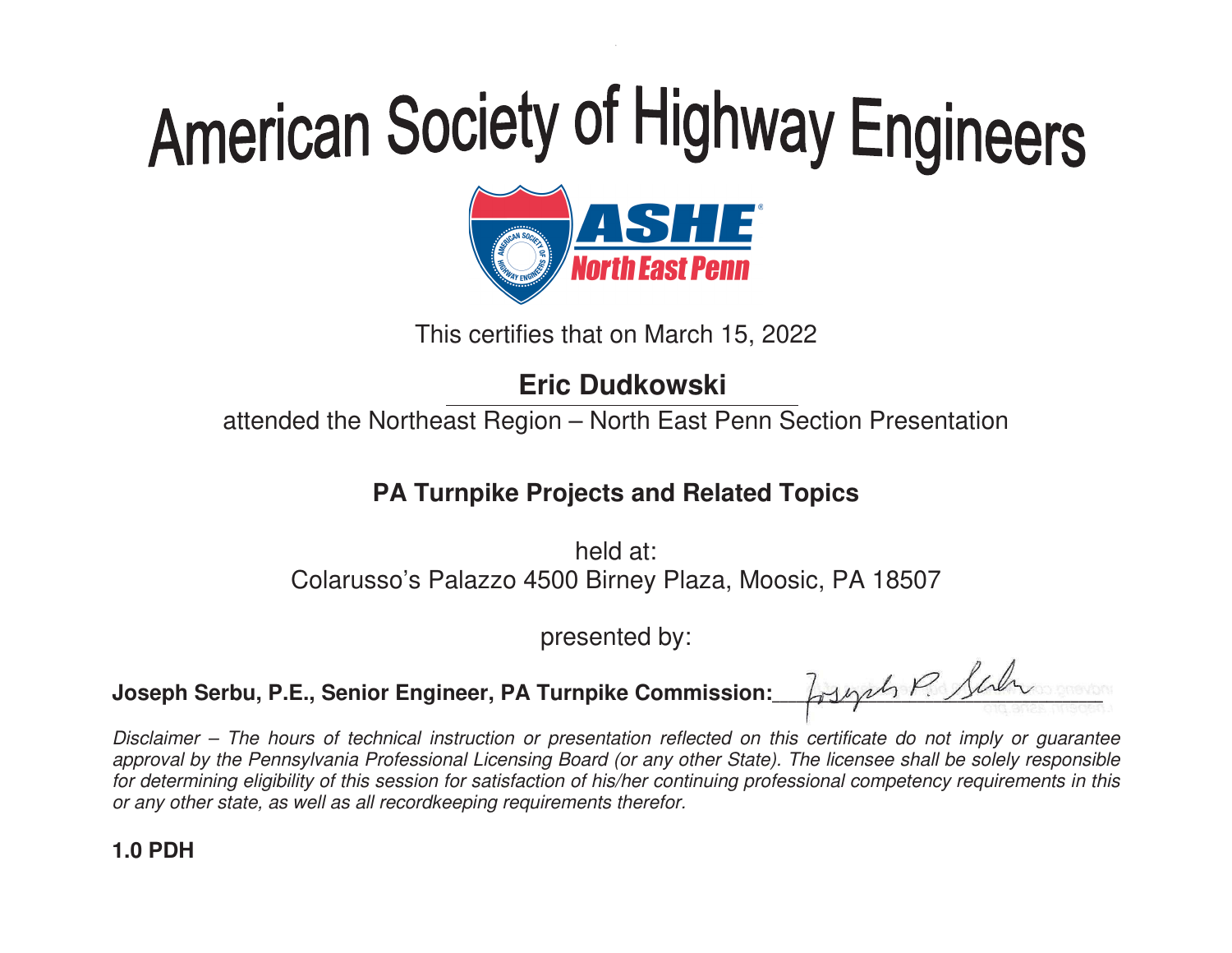

This certifies that on March 15, 2022

## **Anthony Ellis**

attended the Northeast Region – North East Penn Section Presentation

### **PA Turnpike Projects and Related Topics**

held at: Colarusso's Palazzo 4500 Birney Plaza, Moosic, PA 18507

presented by:

Joseph Serbu, P.E., Senior Engineer, PA Turnpike Commission:

Losynt P. Sur - $\overline{\phantom{a}}$ -----à, -

Disclaimer – The hours of technical instruction or presentation reflected on this certificate do not imply or guarantee approval by the Pennsylvania Professional Licensing Board (or any other State). The licensee shall be solely responsible for determining eligibility of this session for satisfaction of his/her continuing professional competency requirements in this or any other state, as well as all recordkeeping requirements therefor.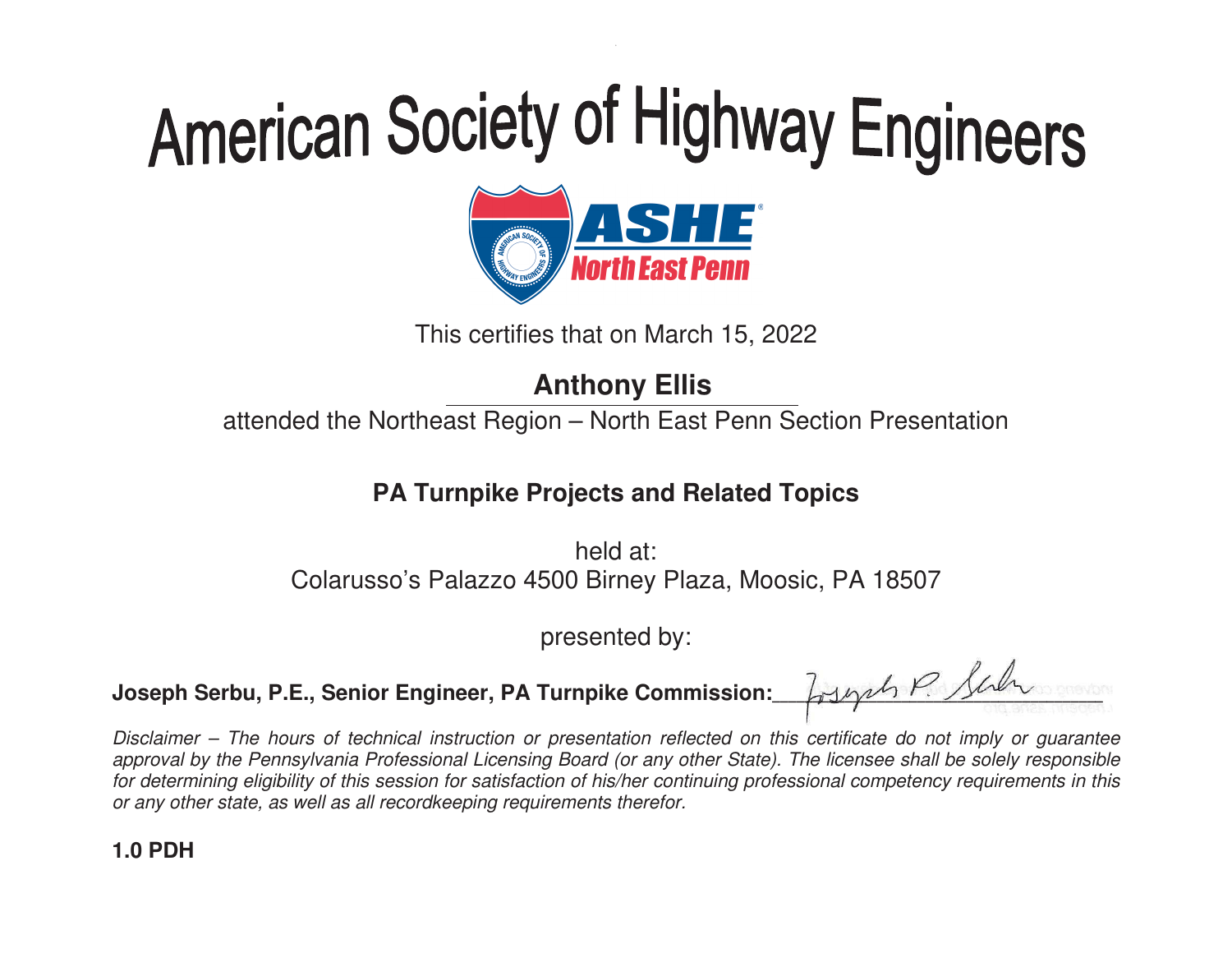

This certifies that on March 15, 2022

## **Robert Gorczyk**

attended the Northeast Region – North East Penn Section Presentation

### **PA Turnpike Projects and Related Topics**

held at: Colarusso's Palazzo 4500 Birney Plaza, Moosic, PA 18507

presented by:

Joseph Serbu, P.E., Senior Engineer, PA Turnpike Commission:

Losynt P. Sur - $\overline{\phantom{a}}$ -----à, -

Disclaimer – The hours of technical instruction or presentation reflected on this certificate do not imply or guarantee approval by the Pennsylvania Professional Licensing Board (or any other State). The licensee shall be solely responsible for determining eligibility of this session for satisfaction of his/her continuing professional competency requirements in this or any other state, as well as all recordkeeping requirements therefor.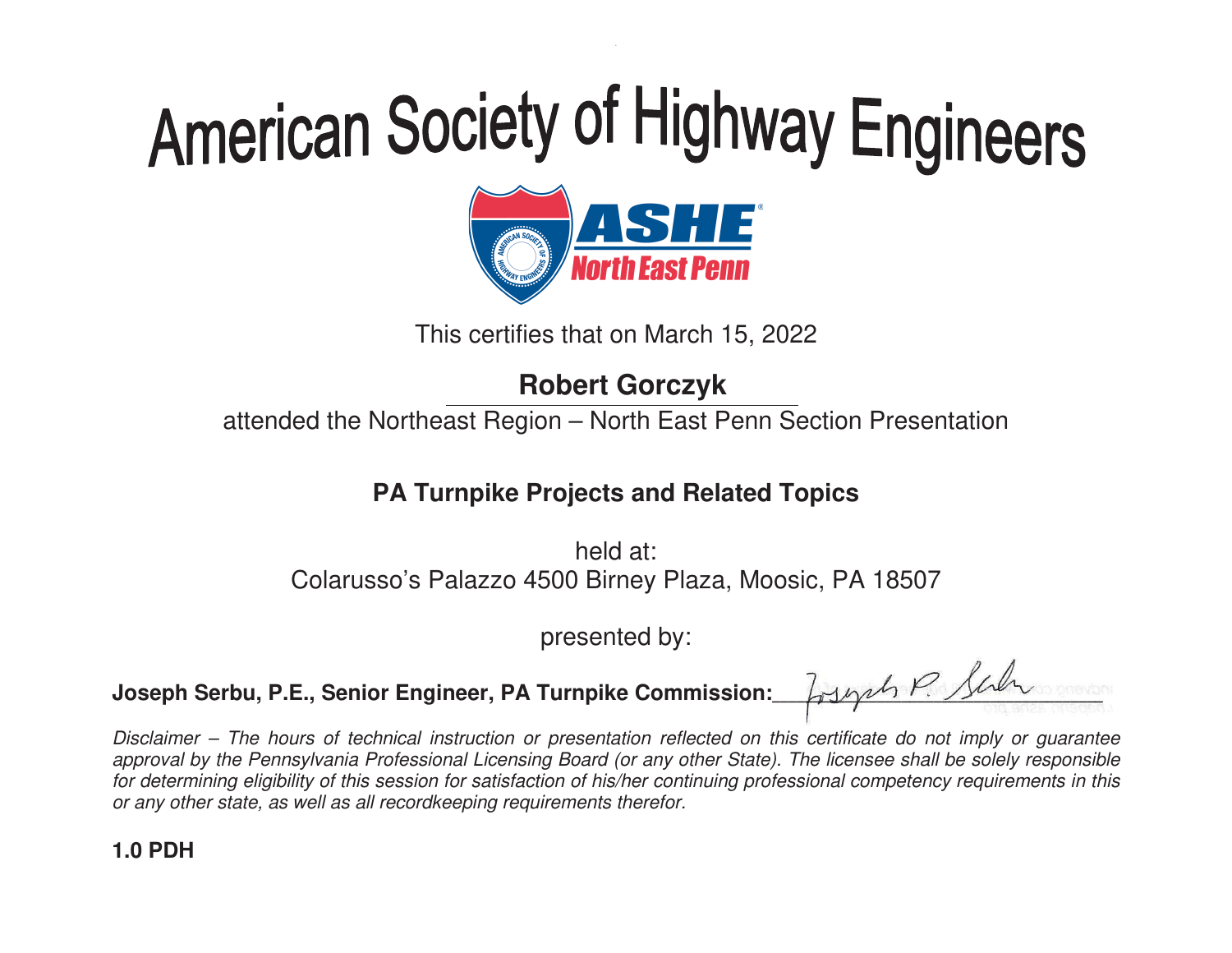

This certifies that on March 15, 2022

## **Geoffrey Gribble**

attended the Northeast Region – North East Penn Section Presentation

### **PA Turnpike Projects and Related Topics**

held at: Colarusso's Palazzo 4500 Birney Plaza, Moosic, PA 18507

presented by:

Joseph Serbu, P.E., Senior Engineer, PA Turnpike Commission:

Losynt P. Sur - $\overline{\phantom{a}}$ -----à, -

Disclaimer – The hours of technical instruction or presentation reflected on this certificate do not imply or guarantee approval by the Pennsylvania Professional Licensing Board (or any other State). The licensee shall be solely responsible for determining eligibility of this session for satisfaction of his/her continuing professional competency requirements in this or any other state, as well as all recordkeeping requirements therefor.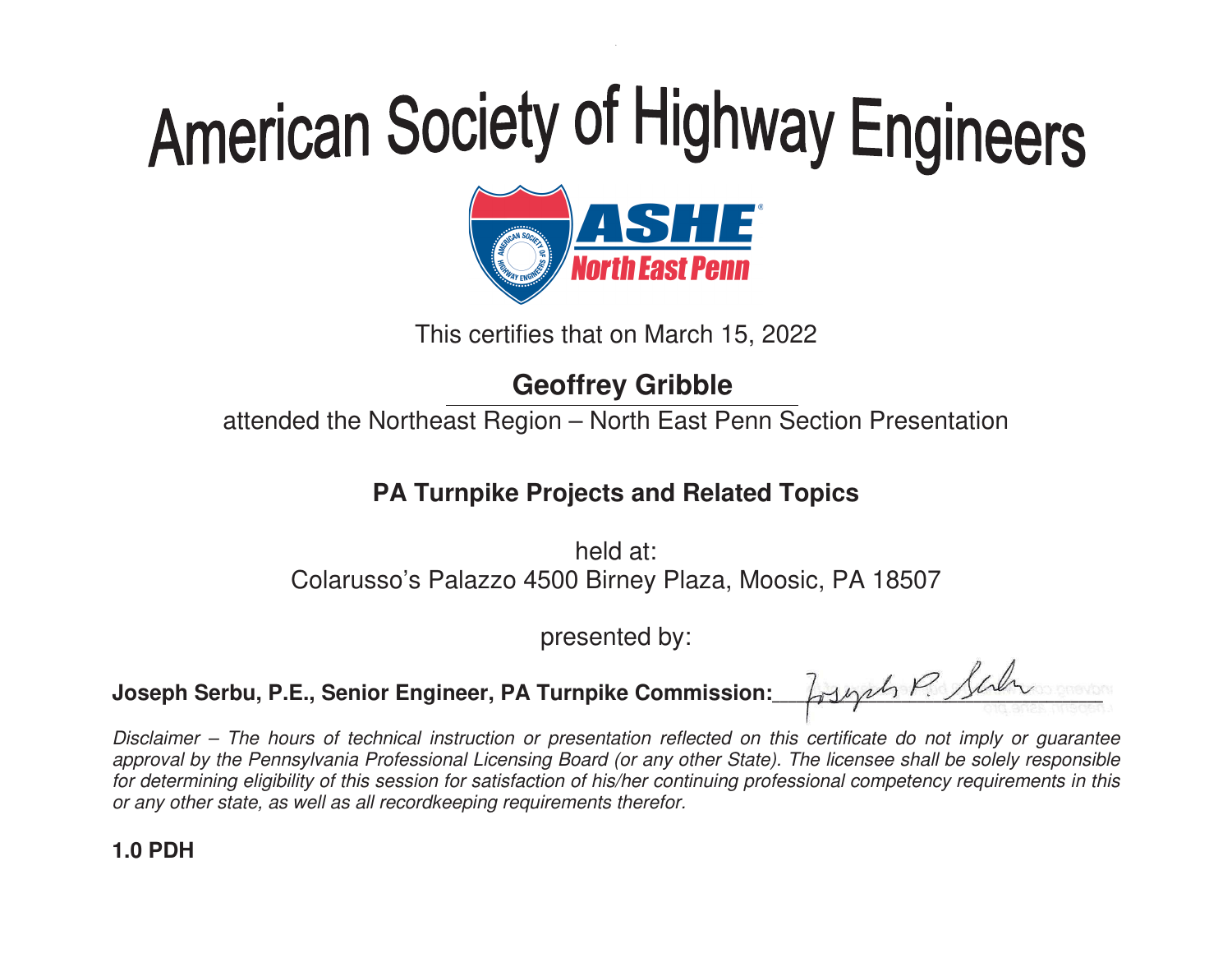

This certifies that on March 15, 2022

## **Tarek Haider**

attended the Northeast Region – North East Penn Section Presentation

### **PA Turnpike Projects and Related Topics**

held at: Colarusso's Palazzo 4500 Birney Plaza, Moosic, PA 18507

presented by:

Joseph Serbu, P.E., Senior Engineer, PA Turnpike Commission:

Losynt P. Sur - $\overline{\phantom{a}}$ -----à, -

Disclaimer – The hours of technical instruction or presentation reflected on this certificate do not imply or guarantee approval by the Pennsylvania Professional Licensing Board (or any other State). The licensee shall be solely responsible for determining eligibility of this session for satisfaction of his/her continuing professional competency requirements in this or any other state, as well as all recordkeeping requirements therefor.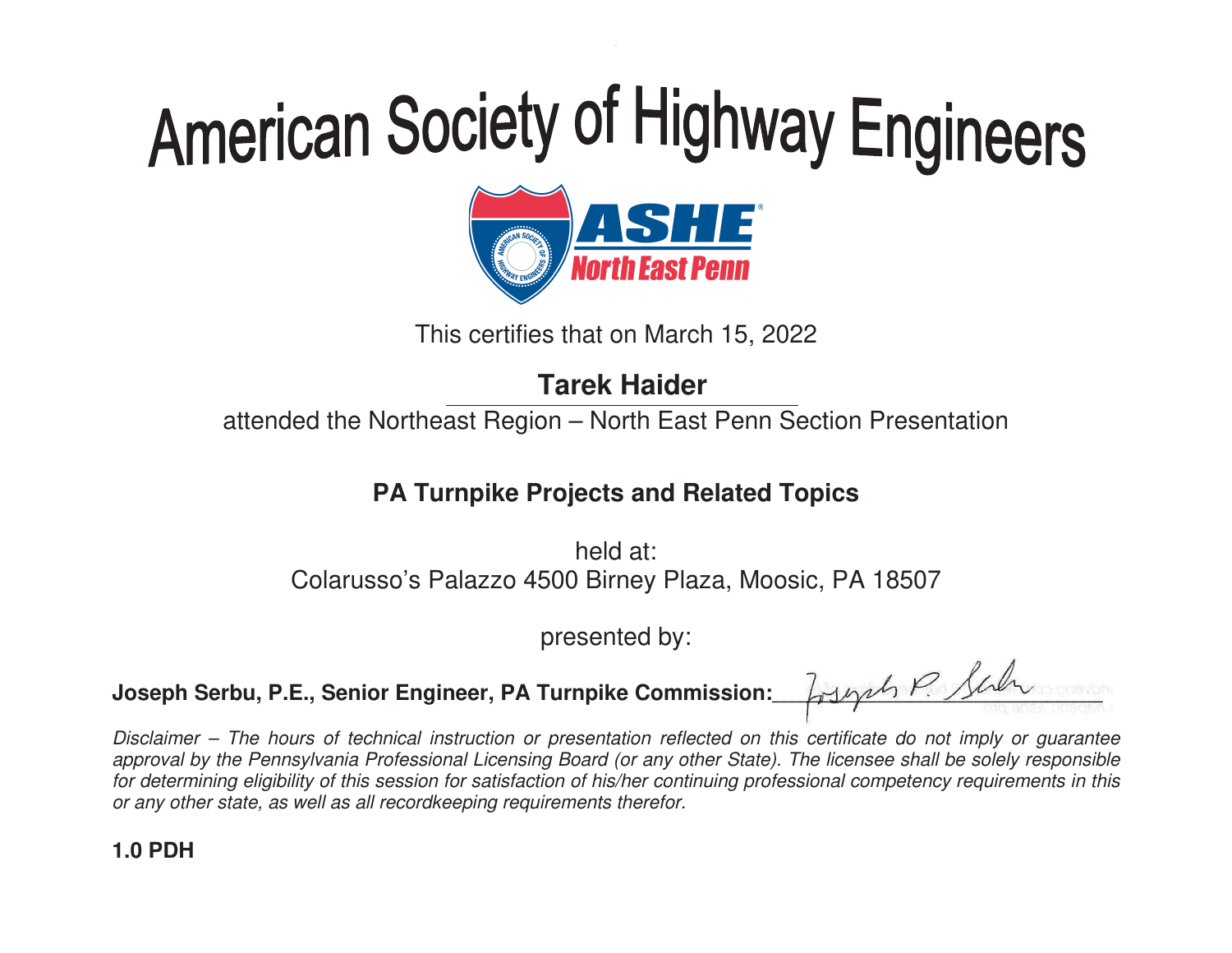

This certifies that on March 15, 2022

## **Matt Hickson**

attended the Northeast Region – North East Penn Section Presentation

#### **PA Turnpike Projects and Related Topics**

held at: Colarusso's Palazzo 4500 Birney Plaza, Moosic, PA 18507

presented by:

Joseph Serbu, P.E., Senior Engineer, PA Turnpike Commission:

Losynt P. Sur - $\overline{\phantom{a}}$ -----à, -

Disclaimer – The hours of technical instruction or presentation reflected on this certificate do not imply or guarantee approval by the Pennsylvania Professional Licensing Board (or any other State). The licensee shall be solely responsible for determining eligibility of this session for satisfaction of his/her continuing professional competency requirements in this or any other state, as well as all recordkeeping requirements therefor.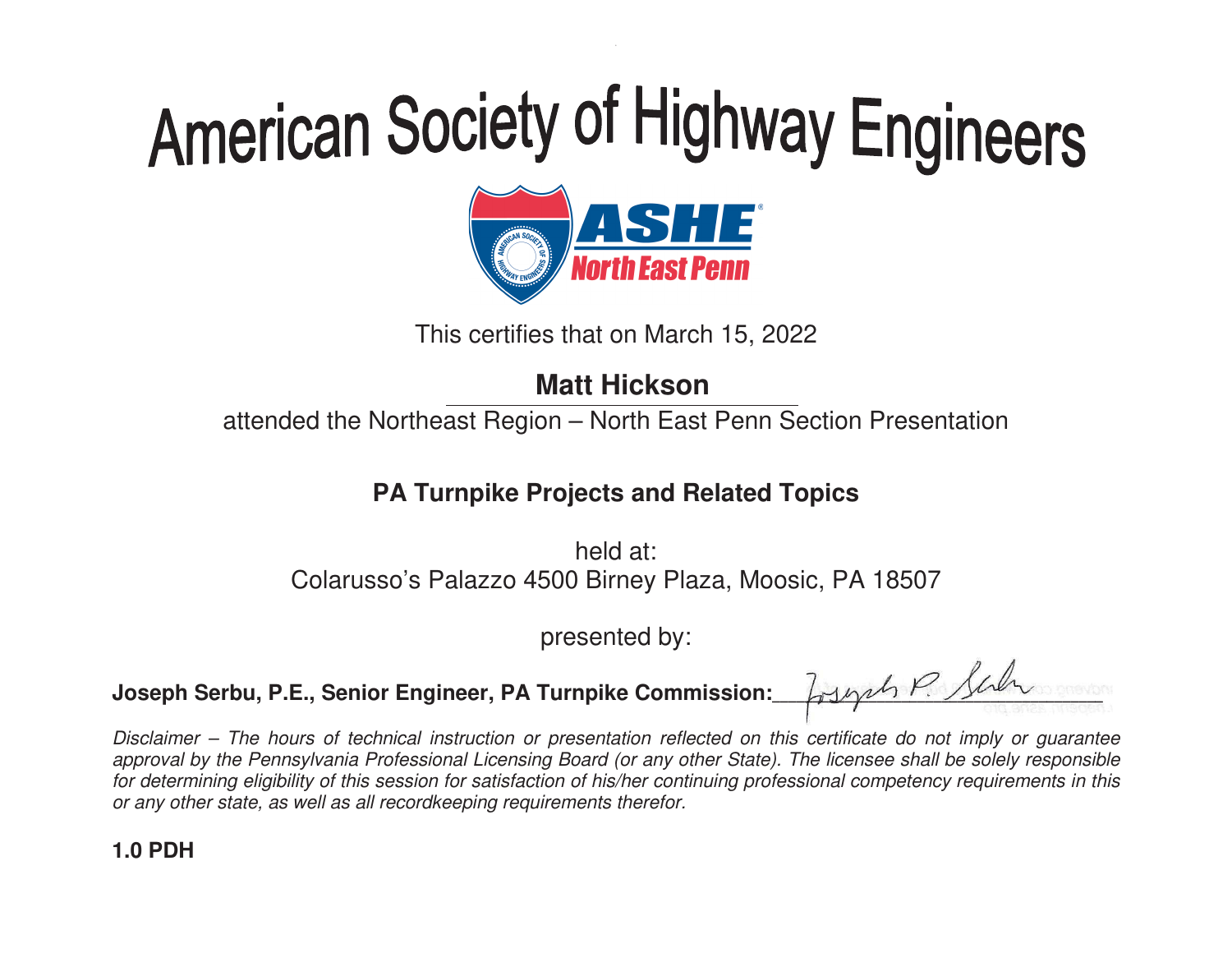

This certifies that on March 15, 2022

## **Eric Kaufman**

attended the Northeast Region – North East Penn Section Presentation

### **PA Turnpike Projects and Related Topics**

held at: Colarusso's Palazzo 4500 Birney Plaza, Moosic, PA 18507

presented by:

Joseph Serbu, P.E., Senior Engineer, PA Turnpike Commission:

Losynt P. Sur - $\overline{\phantom{a}}$ -----à, -

Disclaimer – The hours of technical instruction or presentation reflected on this certificate do not imply or guarantee approval by the Pennsylvania Professional Licensing Board (or any other State). The licensee shall be solely responsible for determining eligibility of this session for satisfaction of his/her continuing professional competency requirements in this or any other state, as well as all recordkeeping requirements therefor.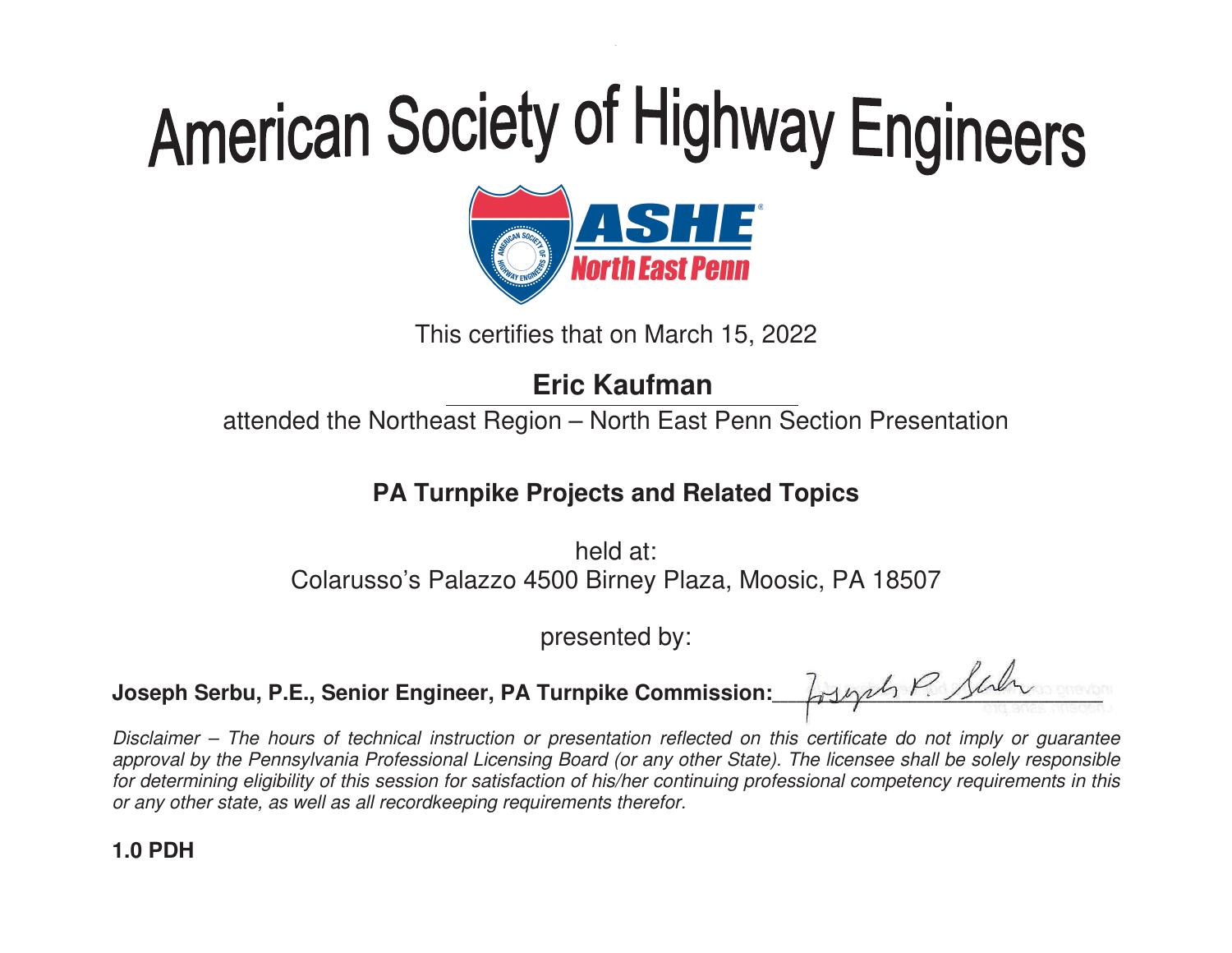

This certifies that on March 15, 2022

### **Samuel Kwaster**

attended the Northeast Region – North East Penn Section Presentation

### **PA Turnpike Projects and Related Topics**

held at: Colarusso's Palazzo 4500 Birney Plaza, Moosic, PA 18507

presented by:

Joseph Serbu, P.E., Senior Engineer, PA Turnpike Commission:

Losynt P. Sur - $\overline{\phantom{a}}$ -----à, -

Disclaimer – The hours of technical instruction or presentation reflected on this certificate do not imply or guarantee approval by the Pennsylvania Professional Licensing Board (or any other State). The licensee shall be solely responsible for determining eligibility of this session for satisfaction of his/her continuing professional competency requirements in this or any other state, as well as all recordkeeping requirements therefor.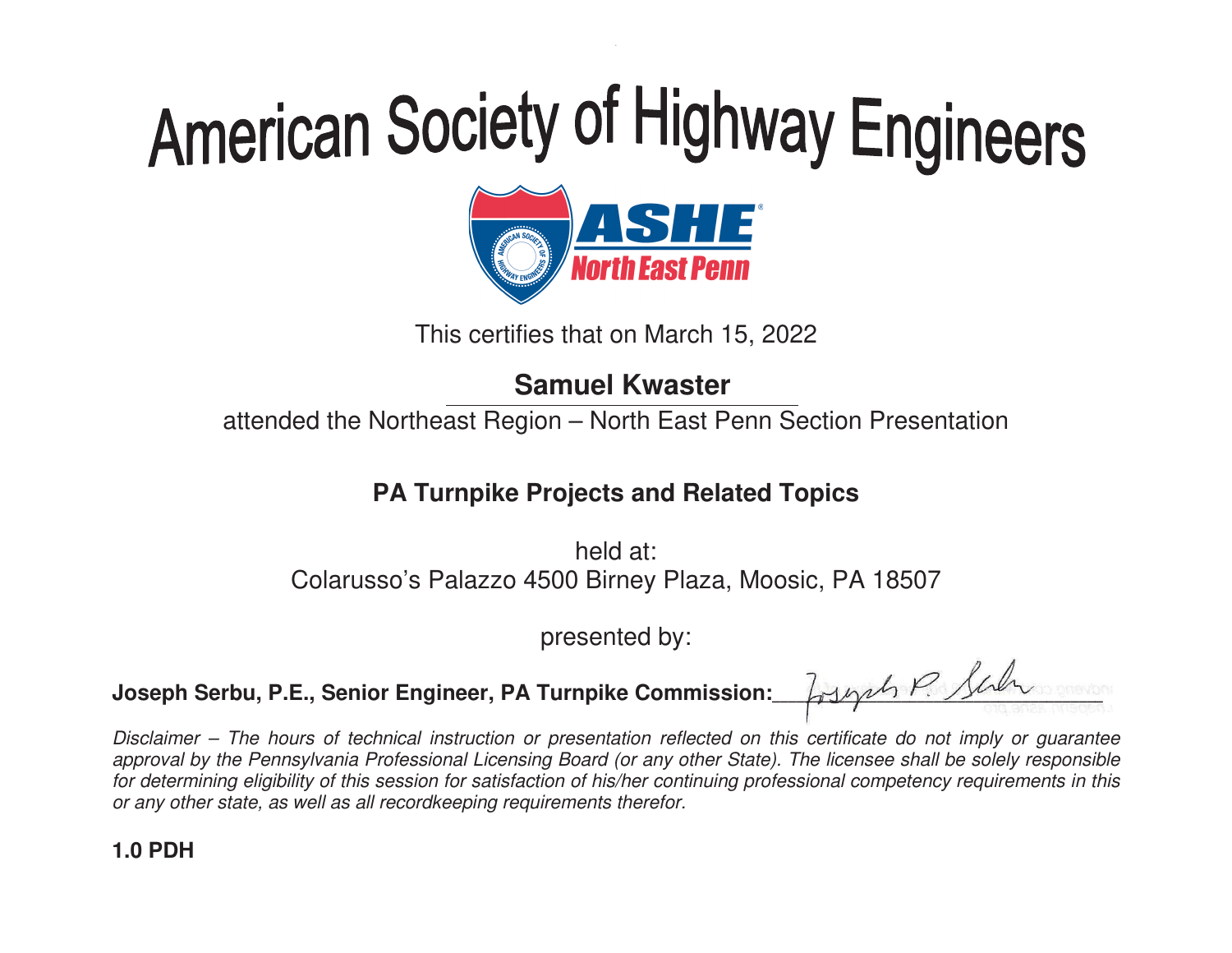

This certifies that on March 15, 2022

## **Corey Lewis**

attended the Northeast Region – North East Penn Section Presentation

#### **PA Turnpike Projects and Related Topics**

held at: Colarusso's Palazzo 4500 Birney Plaza, Moosic, PA 18507

presented by:

Joseph Serbu, P.E., Senior Engineer, PA Turnpike Commission:

Losynt P. Sur - $\overline{\phantom{a}}$ -----à, -

Disclaimer – The hours of technical instruction or presentation reflected on this certificate do not imply or guarantee approval by the Pennsylvania Professional Licensing Board (or any other State). The licensee shall be solely responsible for determining eligibility of this session for satisfaction of his/her continuing professional competency requirements in this or any other state, as well as all recordkeeping requirements therefor.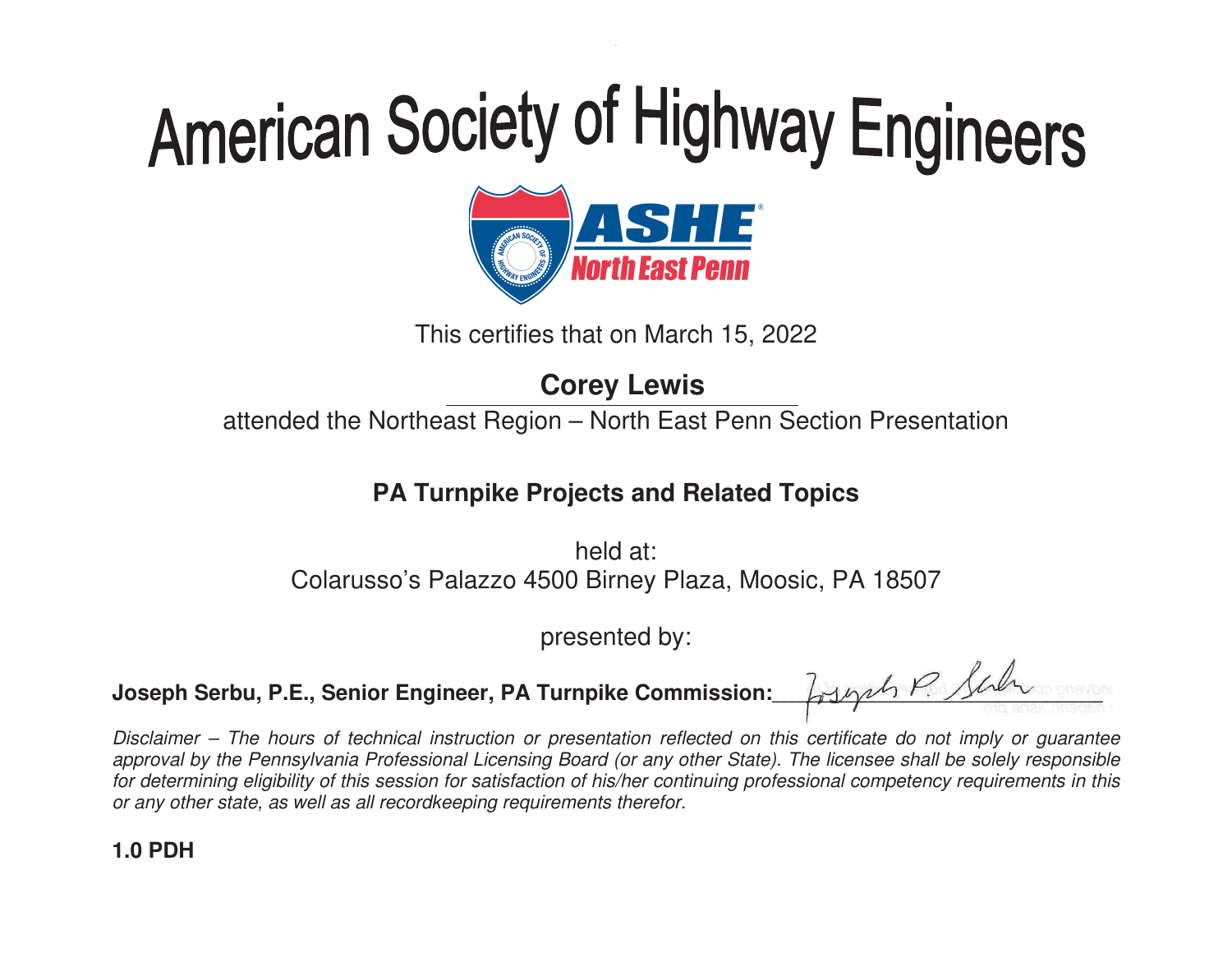

This certifies that on March 15, 2022

## **Jerilyn Luben**

attended the Northeast Region – North East Penn Section Presentation

### **PA Turnpike Projects and Related Topics**

held at: Colarusso's Palazzo 4500 Birney Plaza, Moosic, PA 18507

presented by:

Joseph Serbu, P.E., Senior Engineer, PA Turnpike Commission:

Losynt P. Sur - $\overline{\phantom{a}}$ -----à, -

Disclaimer – The hours of technical instruction or presentation reflected on this certificate do not imply or guarantee approval by the Pennsylvania Professional Licensing Board (or any other State). The licensee shall be solely responsible for determining eligibility of this session for satisfaction of his/her continuing professional competency requirements in this or any other state, as well as all recordkeeping requirements therefor.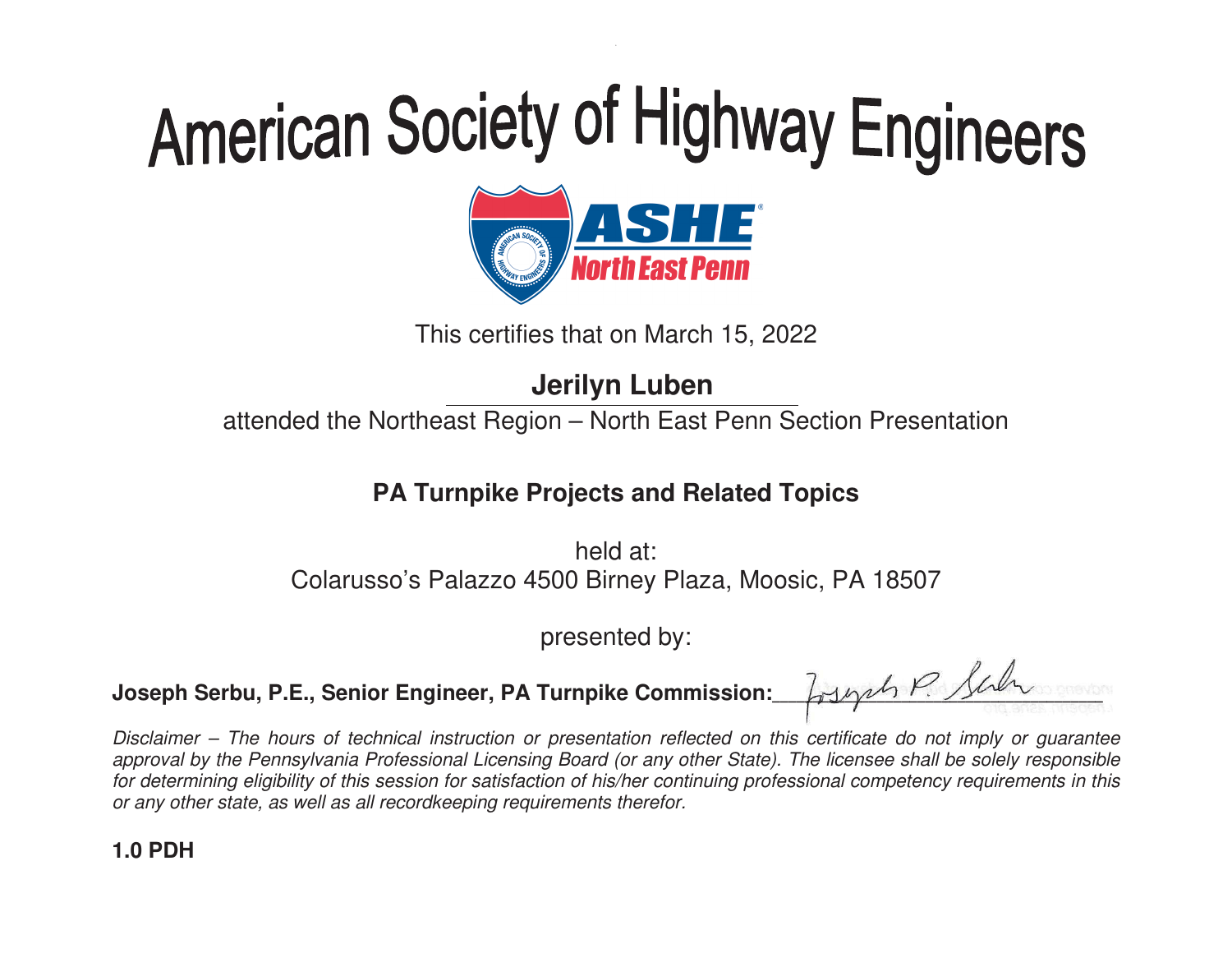

This certifies that on March 15, 2022

### **Michael Mecca**

attended the Northeast Region – North East Penn Section Presentation

### **PA Turnpike Projects and Related Topics**

held at: Colarusso's Palazzo 4500 Birney Plaza, Moosic, PA 18507

presented by:

Joseph Serbu, P.E., Senior Engineer, PA Turnpike Commission:

Losynt P. Sur - $\overline{\phantom{a}}$ -----à, -

Disclaimer – The hours of technical instruction or presentation reflected on this certificate do not imply or guarantee approval by the Pennsylvania Professional Licensing Board (or any other State). The licensee shall be solely responsible for determining eligibility of this session for satisfaction of his/her continuing professional competency requirements in this or any other state, as well as all recordkeeping requirements therefor.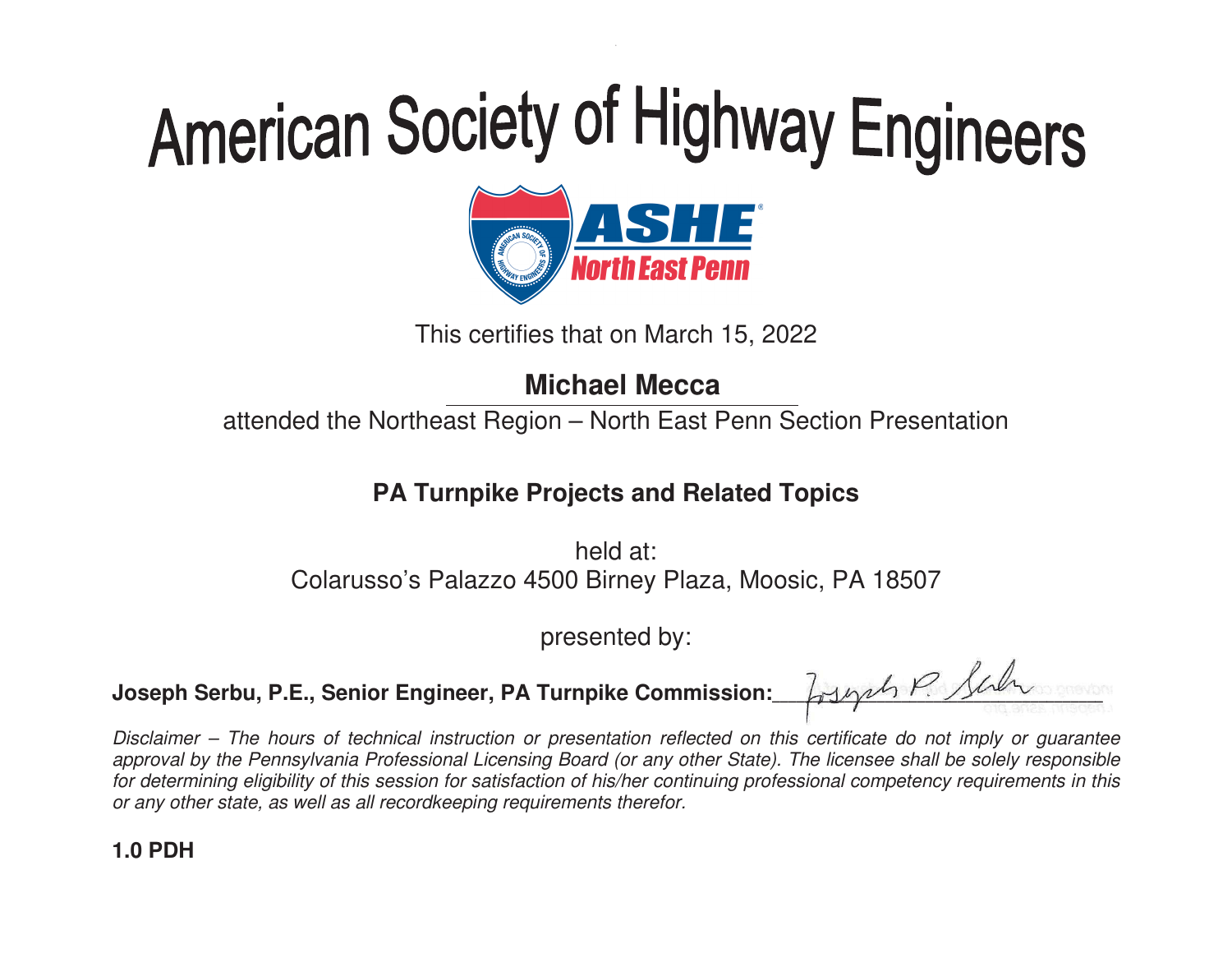

This certifies that on March 15, 2022

## **John Pocius**

attended the Northeast Region – North East Penn Section Presentation

#### **PA Turnpike Projects and Related Topics**

held at: Colarusso's Palazzo 4500 Birney Plaza, Moosic, PA 18507

presented by:

Joseph Serbu, P.E., Senior Engineer, PA Turnpike Commission:

Losynt P. Sur - $\overline{\phantom{a}}$ -----à, -

Disclaimer – The hours of technical instruction or presentation reflected on this certificate do not imply or guarantee approval by the Pennsylvania Professional Licensing Board (or any other State). The licensee shall be solely responsible for determining eligibility of this session for satisfaction of his/her continuing professional competency requirements in this or any other state, as well as all recordkeeping requirements therefor.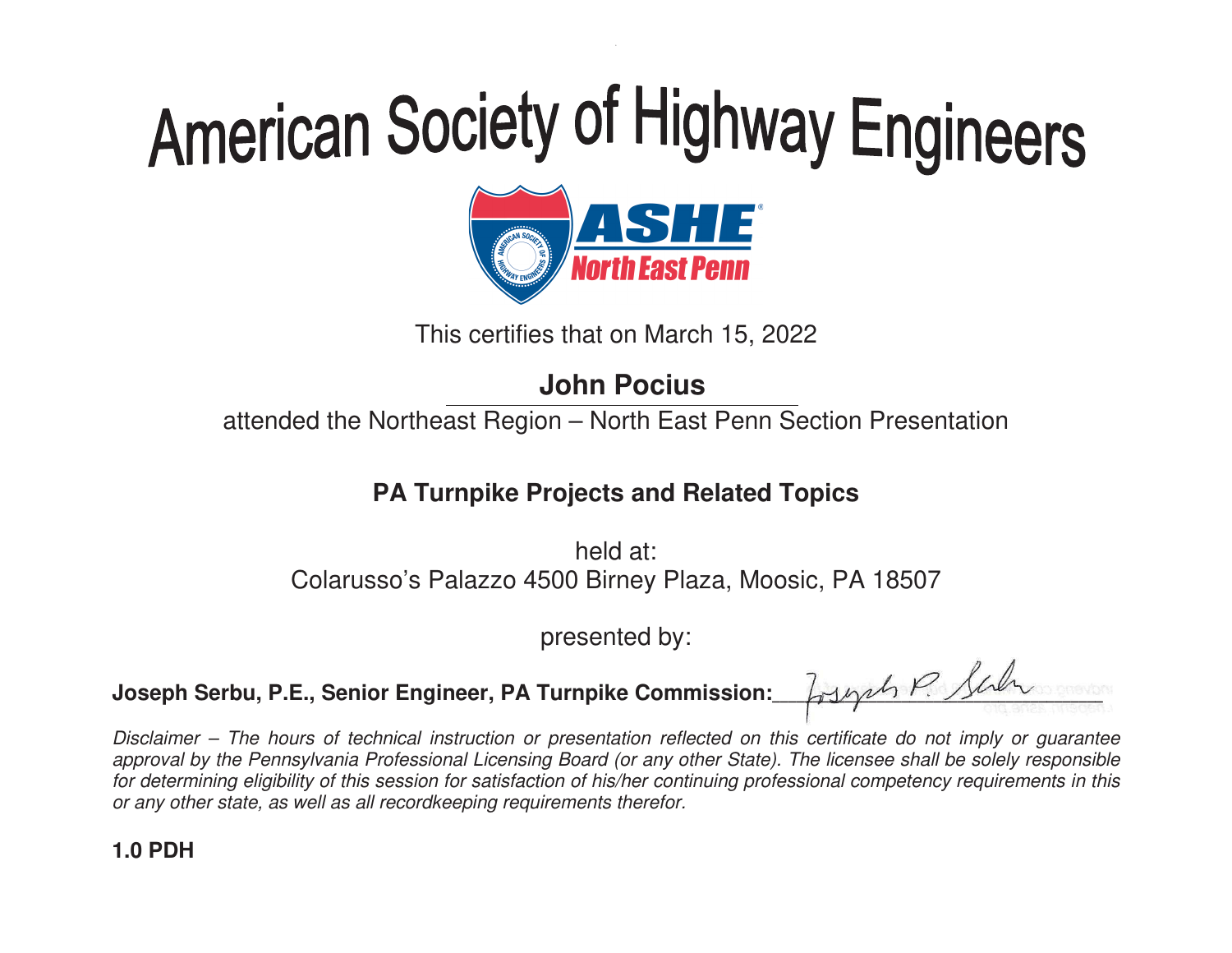

This certifies that on March 15, 2022

## **Cody Poder**

attended the Northeast Region – North East Penn Section Presentation

#### **PA Turnpike Projects and Related Topics**

held at: Colarusso's Palazzo 4500 Birney Plaza, Moosic, PA 18507

presented by:

Joseph Serbu, P.E., Senior Engineer, PA Turnpike Commission:

Losynt P. Sur - $\overline{\phantom{a}}$ -----à, -

Disclaimer – The hours of technical instruction or presentation reflected on this certificate do not imply or guarantee approval by the Pennsylvania Professional Licensing Board (or any other State). The licensee shall be solely responsible for determining eligibility of this session for satisfaction of his/her continuing professional competency requirements in this or any other state, as well as all recordkeeping requirements therefor.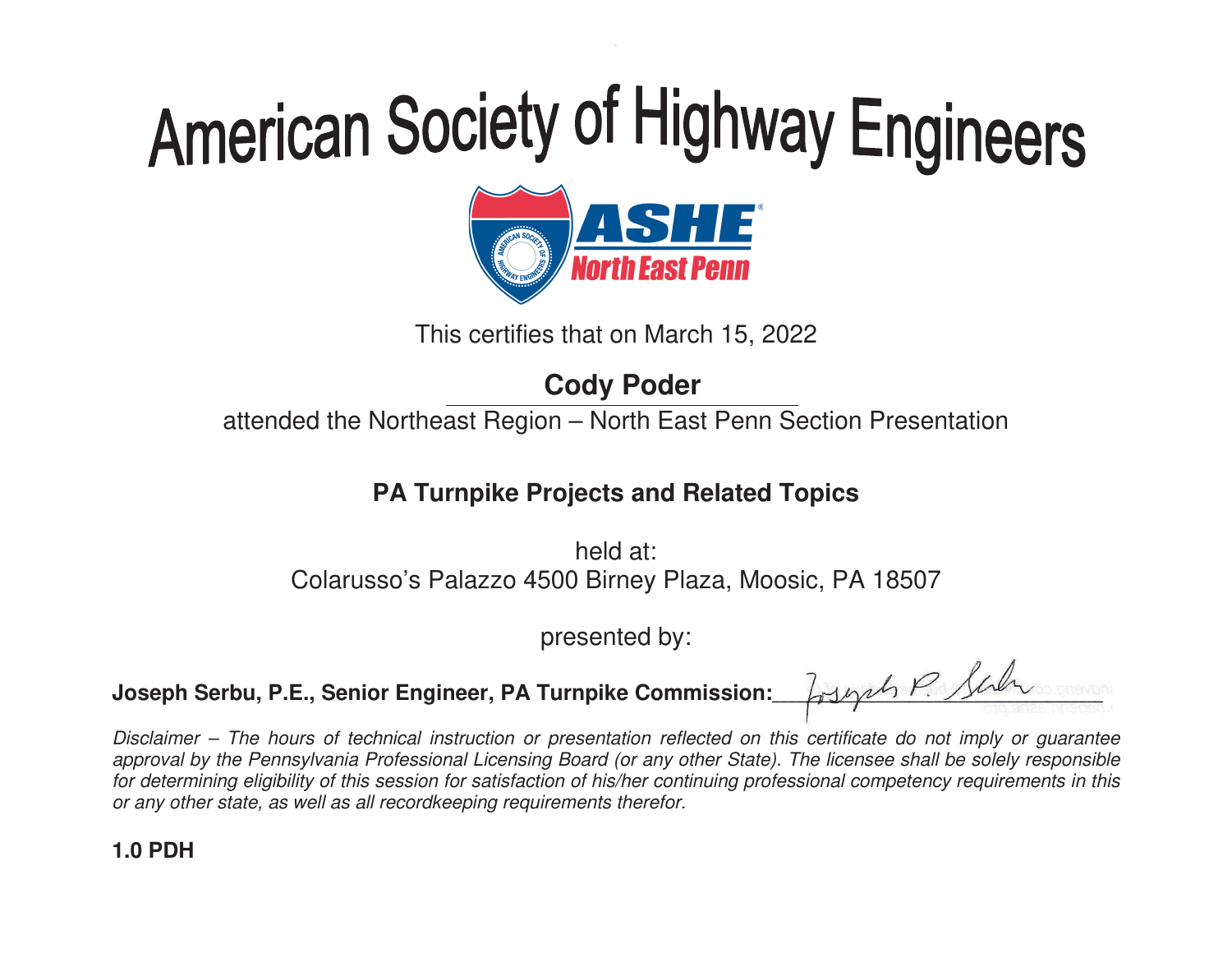

This certifies that on March 15, 2022

### **Charles Stajewski**

attended the Northeast Region – North East Penn Section Presentation

#### **PA Turnpike Projects and Related Topics**

held at: Colarusso's Palazzo 4500 Birney Plaza, Moosic, PA 18507

presented by:

Joseph Serbu, P.E., Senior Engineer, PA Turnpike Commission:

Losynt P. Sur - $\overline{\phantom{a}}$ -----à, -

Disclaimer – The hours of technical instruction or presentation reflected on this certificate do not imply or guarantee approval by the Pennsylvania Professional Licensing Board (or any other State). The licensee shall be solely responsible for determining eligibility of this session for satisfaction of his/her continuing professional competency requirements in this or any other state, as well as all recordkeeping requirements therefor.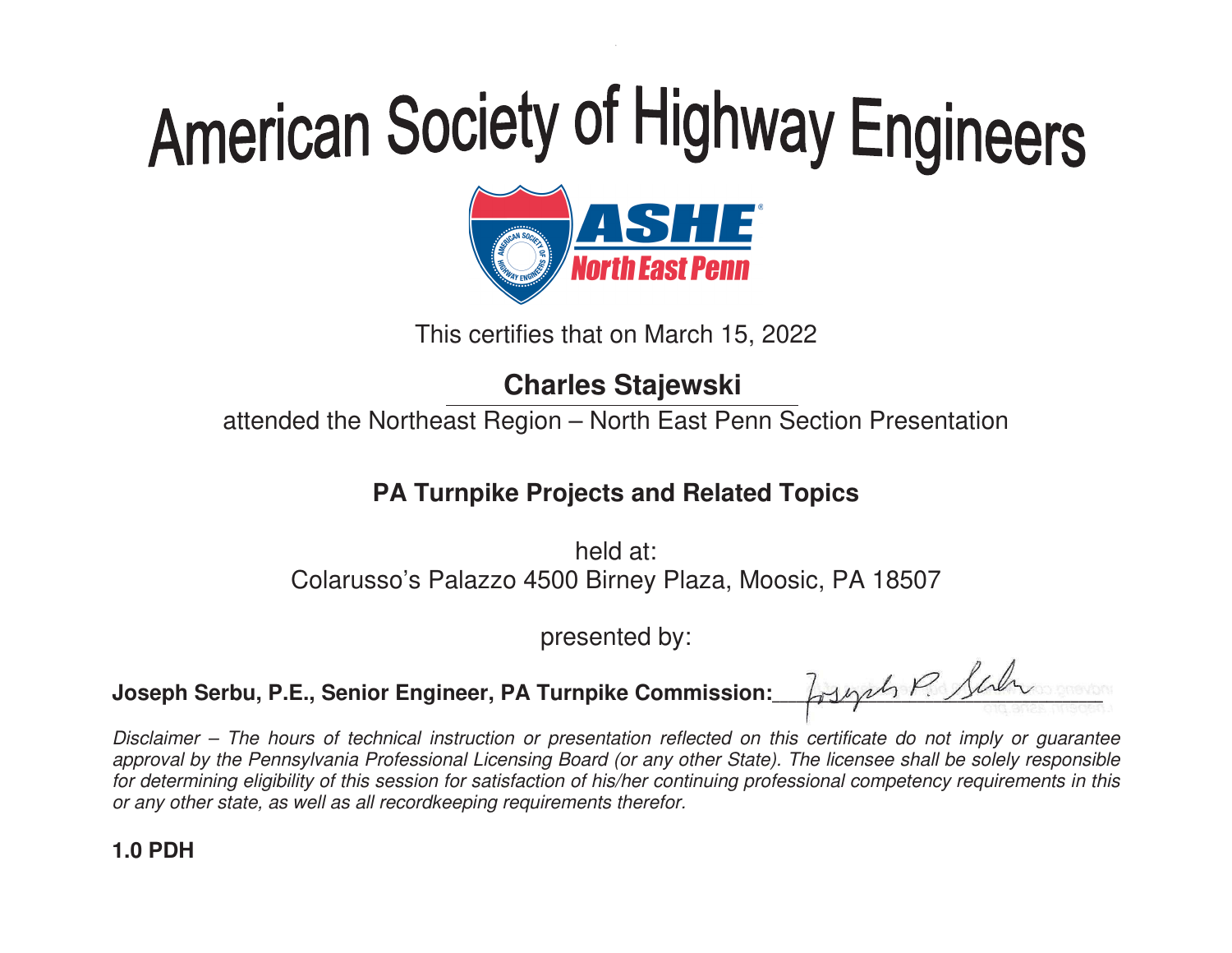

This certifies that on March 15, 2022

## **Frank Summa**

attended the Northeast Region – North East Penn Section Presentation

### **PA Turnpike Projects and Related Topics**

held at: Colarusso's Palazzo 4500 Birney Plaza, Moosic, PA 18507

presented by:

Joseph Serbu, P.E., Senior Engineer, PA Turnpike Commission:

Losynt P. Sur - $\overline{\phantom{a}}$ -----à, -

Disclaimer – The hours of technical instruction or presentation reflected on this certificate do not imply or guarantee approval by the Pennsylvania Professional Licensing Board (or any other State). The licensee shall be solely responsible for determining eligibility of this session for satisfaction of his/her continuing professional competency requirements in this or any other state, as well as all recordkeeping requirements therefor.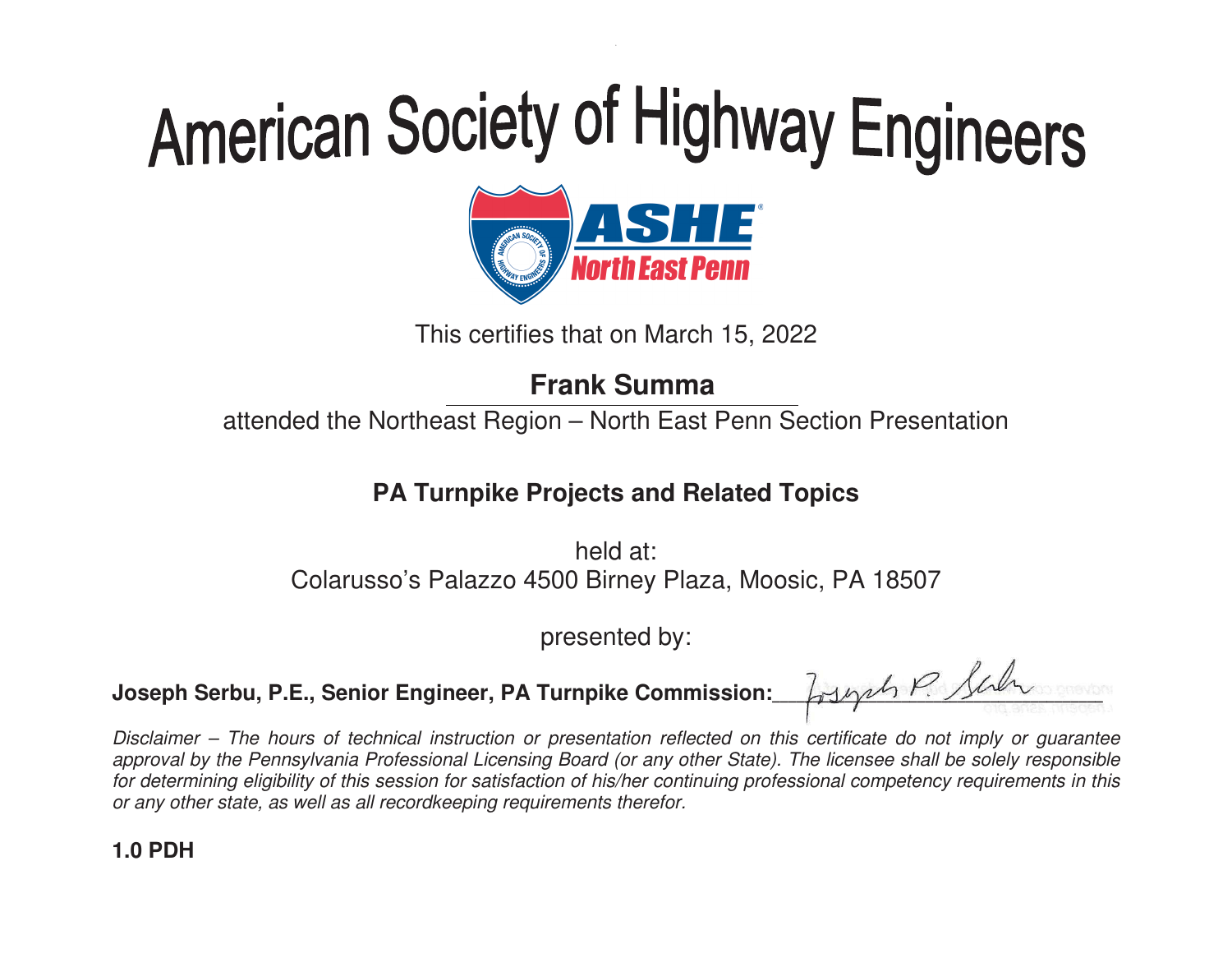

This certifies that on March 15, 2022

### **Dominic Yannuzzi**

attended the Northeast Region – North East Penn Section Presentation

### **PA Turnpike Projects and Related Topics**

held at: Colarusso's Palazzo 4500 Birney Plaza, Moosic, PA 18507

presented by:

Joseph Serbu, P.E., Senior Engineer, PA Turnpike Commission:

Losynt P. Sur - $\overline{\phantom{a}}$ -----à, -

Disclaimer – The hours of technical instruction or presentation reflected on this certificate do not imply or guarantee approval by the Pennsylvania Professional Licensing Board (or any other State). The licensee shall be solely responsible for determining eligibility of this session for satisfaction of his/her continuing professional competency requirements in this or any other state, as well as all recordkeeping requirements therefor.